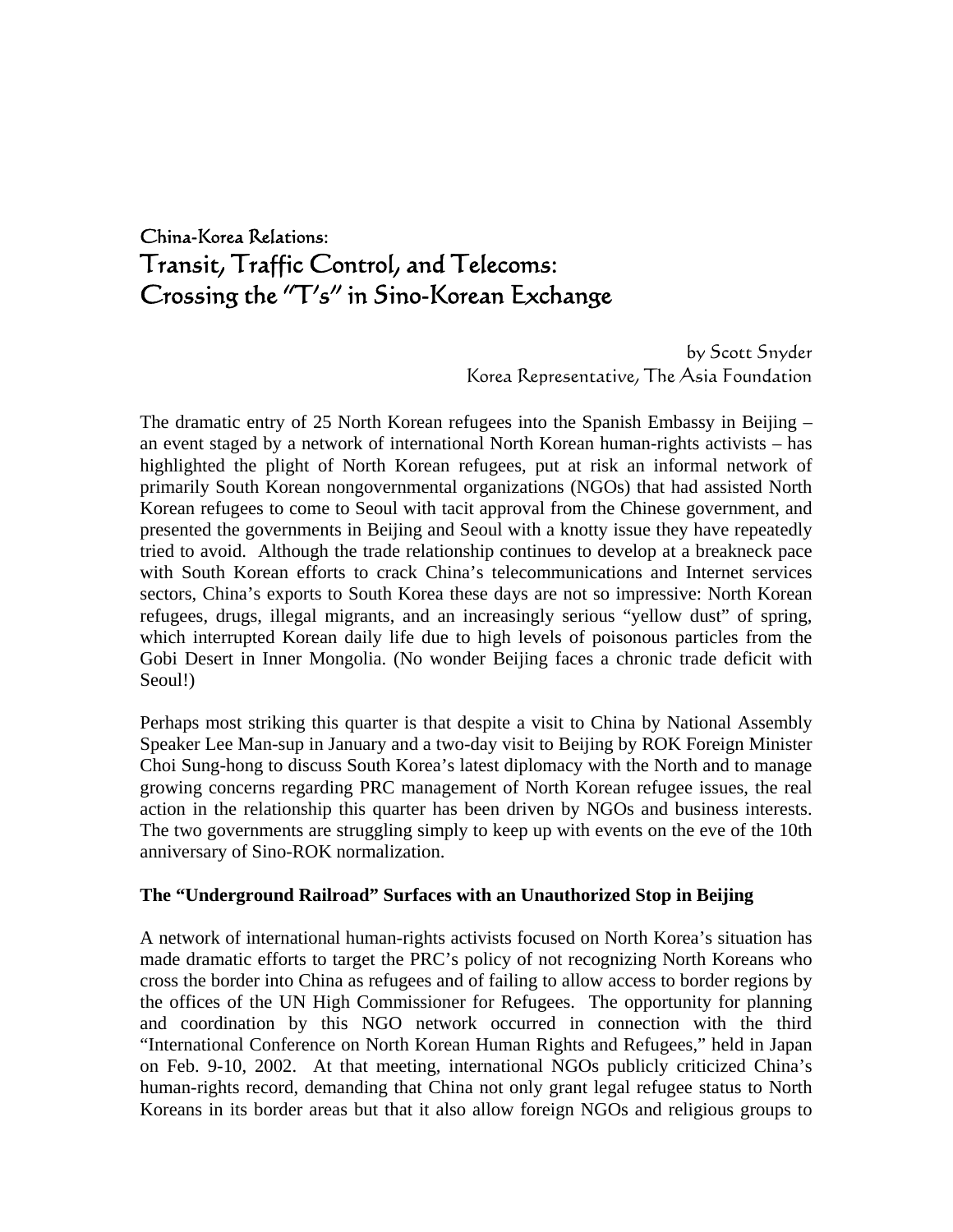help these people resettle in third countries. German doctor Norbert Vollertson, the most visible spokesman among these activists, described the strategy as an attempt to destabilize the DPRK regime by establishing refugee camps on the Chinese border with the North, saying "We would try to create a flood, spreading information about the camps through the underground railroad across North Korea."

The execution of the event itself on March 14 was a dramatic success, as the NGO network was able to successfully stage the defection of 25 North Korean refugees to the Spanish Embassy in Beijing and draw the attention of the international media to their plight. This event constituted the largest single mass defection of North Koreans to the South. The PRC government pragmatically followed the now widely accepted formula for such cases, quickly facilitating the group's transit to a Southeast Asian country (in this case, the Philippines), from which the group arrived in South Korea with relatively little difficulty on March 18.

The NGO network attracted media attention while facilitating the arrival of 25 North Korean refugees, but the hubris accompanying their dramatic and unexpected success has set into motion a harsh and effective response from Beijing. As South Korean humanrights activists were naively making public announcements that their next activity would be to organize the simultaneous defection of hundreds of North Korean defectors to locations across Beijing, the PRC government responded by cracking down on North Korean refugees in China and identifying international participants in the North Korean human-rights network as *persona non grata* and systematically denying them visas to enter the PRC. In short-sighted pursuit of individual publicity and on a bet that the PRC government had no choice but to accept international humiliation, these NGO activists have needlessly put at risk hundreds of North Korean refugees who might have otherwise quietly followed an admittedly arduous but relatively effective route to South Korea. One need only examine the Falun Gong case to recognize that public demonstrations in Beijing and premised on surprising or embarrassing China's public security department and senior leadership are counterproductive and do not persuade the Chinese leadership to respond constructively to these issues.

The first gathering of international NGOs to discuss North Korean human rights in October 1999 originally placed this issue on the bilateral agenda between Beijing and Seoul (see "Deepening Intimacy and Increased Economic Exchange," *Comparative Connections*, Vol. 1, No. 3). Estimates of the number of North Korean refugees illegally staying primarily in Jilin and Liaoning Provinces in the PRC range from official estimates of 10,000-30,000 to unofficial estimates of 100,000-300,000. From the mid-1990s, the flow of North Korean defectors has increased exponentially to over 148 in 1999, over 312 in 2000, and over 583 last year. This year, defections are occurring at a slightly higher rate than in 2001, and the adaptation of North Korean defectors to South Korean society is a social strain that is just beginning to emerge in Seoul. Some defectors have returned to China and North Korea in attempts to contact and bring family members to Seoul; in February, a defector was prevented from boarding a flight to Seoul from China with two North Korean family members who had been hiding illegally in China for some months and did not have appropriate travel documents. This case and others are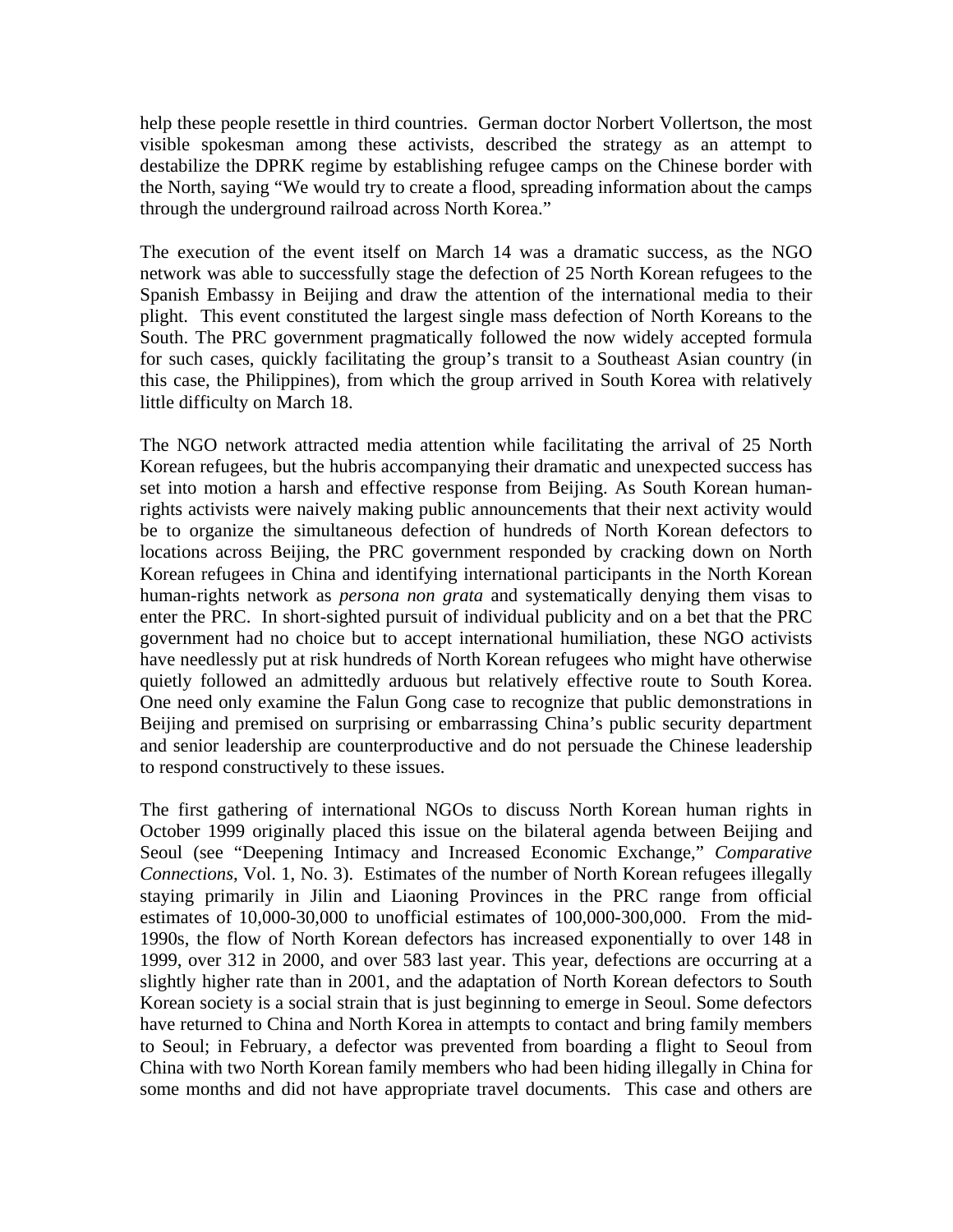being worked quietly through official negotiations between Seoul and Beijing. Even more vexing is the issue of how the ROK government may deal with North Korean defectors who become South Korean citizens and are subsequently detained if they return illegally to the North.

The Chinese government has consistently claimed that North Korean refugees cross the border primarily for economic reasons and often stay for only a short time before returning to North Korea with goods and money for their families. The tacit *modus operandi* that has been in place since the late-1990s was that the PRC would tolerate quiet activities by South Korean NGOs to assist North Korean refugees in China and even to facilitate their asylum in South Korea via third countries, but that public attention to these activities would not be tolerated. There had been an active crackdown on North Korean refugees during the summer of 2001 in Jilin Province as part of the nationwide "Strike Hard" campaign against corruption and social ills. Several of the defectors who arrived at the Spanish Embassy had spent substantial time in China but had been captured as part of the "Strike Hard" campaign, repatriated, and escaped again from North Korea to avoid back-breaking and possibly life-threatening punishment in North Korean penal camps. (Prior to the mid-1990s, repatriated North Korean refugees would certainly not have found a second chance to escape to China.)

Compared to previous winters, the flow of new North Korean refugees into Yanji in Jilin Province is reported as dramatically reduced this year as a result of more effective North Korean border controls and improved internal food availability. Compared to five years ago, the refugee situation in northern China is quite stable. However, South Korean NGOs that have operated shelters for long periods of time find that those under their care can neither integrate into Chinese society nor return to the DPRK without risking their lives. Thus, the only realistic and truly humanitarian option for these individuals is to defect to South Korea. To relieve the current pressure in a humanitarian way, one pragmatic option for consideration would be the negotiation of an orderly and quiet transit to Seoul of long-term North Korean refugees who have been under the protection of South Korean NGOs in China for one year or more. At the same time, South Korean nongovernmental attempts to influence ROK foreign policy on key issues are only likely to increase as part of the impact of democratization on South Korean foreign policy. These influences will inevitably complicate official relations with South Korea's key partners, including China and the United States. The challenge for South Korean officials is to more effectively incorporate and represent public opinion in ways that enhance South Korea's national interests.

## **The Dark Side of a Burgeoning Sino-ROK Exchange Relationship**

The consistent theme of the Sino-ROK relationship during the past decade has been the rapid development of the economic relationship, which has occasionally overshadowed some of the other more complicated aspects of Sino-Korean exchange. We now turn to an inventory and update of the "dark clouds" on the edges of the relationship –mentioned individually in previous issues of *Comparative Connections* but not presented comprehensively.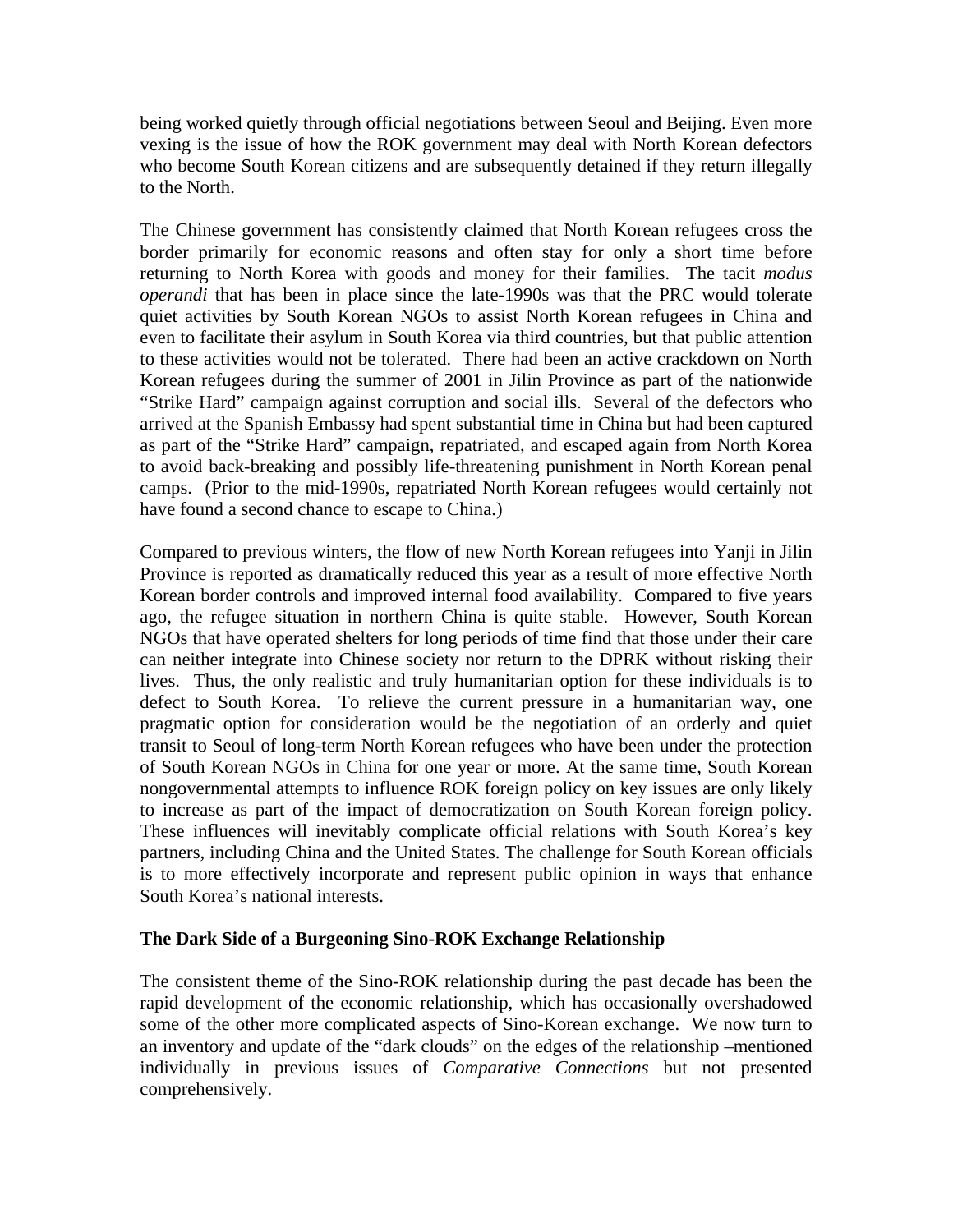The most serious problems in the relationship are directly related to consular issues that have arisen with the dramatic rise in person-to-person exchange between China and South Korea to about 2 million persons per year. South Korean tourists topped 1.6 million people, while Chinese tourism to Korea increased by over 20 percent to about 337,000 last year. (The lack of Chinese signage and Chinese language capabilities will be a source of irritation to Chinese visitors during the World Cup, which has been projected to attract over 60,000 Chinese to South Korea.)

South Korea has been identified as a destination for illegal immigration from the PRC. The most dramatic example occurred last fall with the deaths of scores of Chinese who had been locked into airtight containers aboard a Korean ship that had taken on illegal immigrants in the East China Sea (see "Keeping the Eye on the (WTO) Prize While Containing Consular Crises," *Comparative Connections,* Vol. 3 No. 4), but two additional incidents have become known this year. First, 20 Chinese illegal immigrants were detained at Gunsan port for illegal immigration from Dalian, and 43 Chinese traveling on tourist visas were processed through Incheon airport on the afternoon of March 16 and subsequently disappeared from the tour group in which they were traveling after passing through customs. They are suspected of having been met and taken away from the Incheon airport by a Korean broker. Many successful cases of illegal immigration obviously may not be reported to the authorities, but the rise in the reports of failed attempts does not necessarily imply increased effectiveness on the part of South Korean Coast Guard or immigration authorities.

Even among foreign workers who have technically come to South Korea under legal auspices from China as well as Central and Southeast Asia there is a continuing problem with labor exploitation. South Korean NGOs have reported over 70 "mysterious" deaths among migrant workers since June 2000, and there are now over 360,000 foreigners in South Korea as industrial trainees, over two-thirds of which are reported to have overstayed their work visas. Korean-Chinese migrant workers held demonstrations March 28 to protest ROK government policies and discriminatory corporate working conditions. Some Chinese-Koreans in the Korean Autonomous Region of Yanbian are reported to be buying World Cup tickets with the idea that it may also facilitate their illegal immigration to Korea by guaranteeing them an entry visa.

Excluded from the 1.6 million Korean tourists in China are four South Korean National Assemblymen who have been pursuing the revision of a 1999 act to give special privileges to ethnic Koreans residing overseas, a provision that was declared unconstitutional on the basis of the fact that it discriminated against ethnic Korean citizens in China and Russia (see *Comparative Connections,* Vol. 3 No. 4). However, the Chinese government sternly opposes measures that might give Korean-Chinese rights approaching dual citizenship and has twice denied the legislators visas to conduct four days of interviews in Beijing, Shenyang, and Yanji. Now, there is a lengthening list of South Korean NGO activists on the consulate's visa blacklist.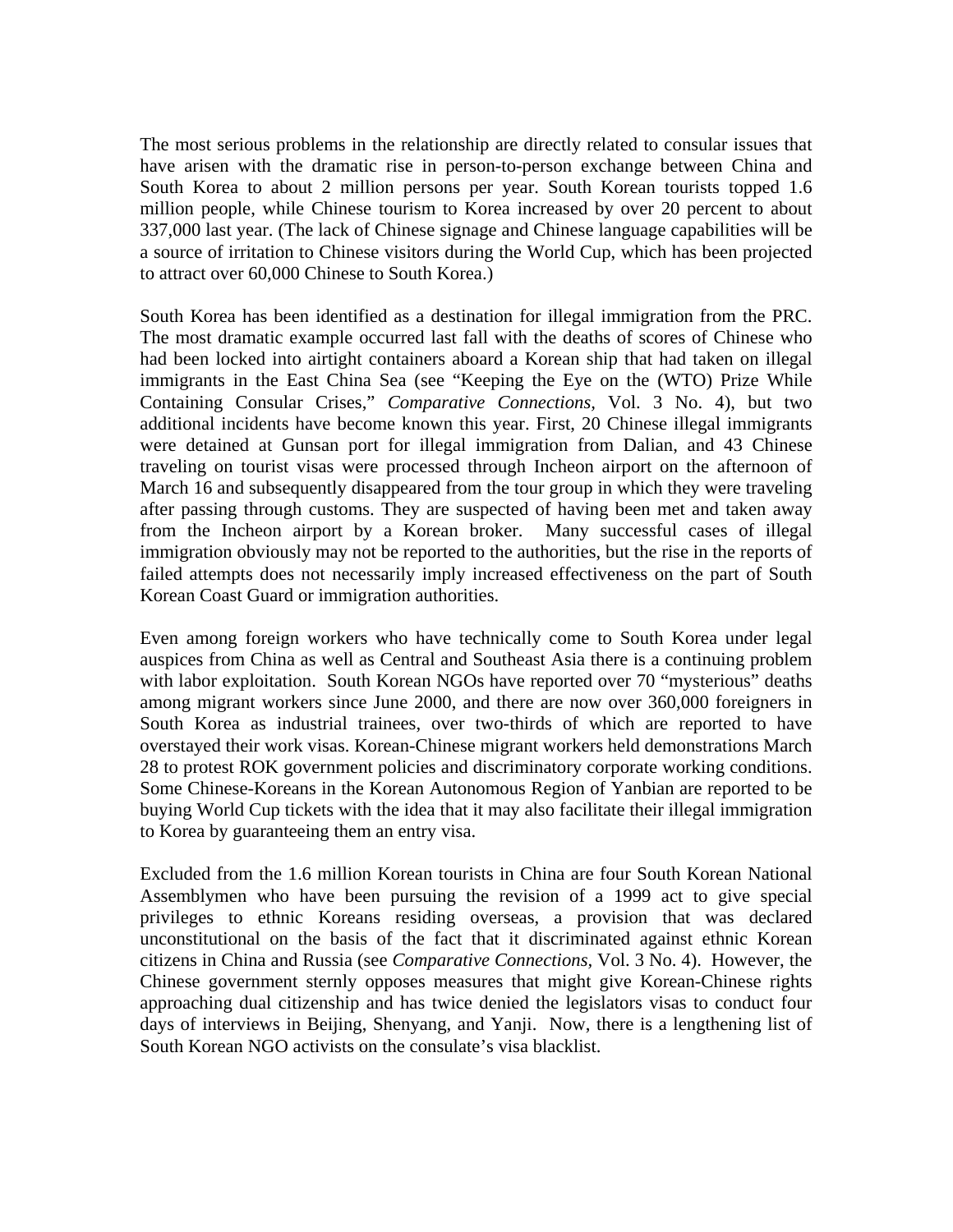China has also become a dangerous destination for South Korean businessmen and tourists. Over 100 Koreans are reportedly being detained in China for a variety of reasons, and the execution of a Korean citizen for drug trafficking without receiving proper representation from the South Korean government was a major scandal in the latter part of 2001. Three South Koreans have been murdered in business disputes in China during the first quarter of this year alone. The South Korean Embassy in Beijing has reported that over 15 Koreans were murdered, 177 assaulted, 95 kidnapped or illegally confined, and 64 robbed during the course of the past three years, and over 1,800 ROK passports have been reported missing in China, some of which were probably used to "process" illegal immigration by Chinese and ethnic Korean-Chinese (*Chosonjok*) into South Korea.

The increase in drug use among South Koreans has been highlighted by the recent arrests of a number of Korean celebrities for using methamphetamines and other drugs, over 90 percent of which are believed to enter the country from China. The Korean customs service interdicted over 31 kg of drugs last year and is beefing up its narcotics divisions and attempting to screen flights from China more carefully in light of these developments. The South Korean and Chinese governments also signed an extradition treaty earlier this year that will come into force April 11, making it possible to extradite over 100 Korean suspects who have escaped to China.

Another unwelcome import to South Korea from China is "yellow dust" from the Gobi Desert, which has become a more and more vexing dilemma due to environmental degradation in China and an unusually mild and dry winter. For the first time this year, schools and some factories were closed March 22 and 23 in response to the severe dust storms, and the level of particulate matter in the atmosphere soared, causing eye irritation, choking, and other allergic reactions. This phenomenon is the most dramatic impetus for the regional environmental cooperation among Korea, Japan, and China that has developed during the past several years. So far there have been no concrete results in response to this increasingly serious environmental issue.

Finally, trade conflicts will likely increase with the dramatic rise in Sino-Korean economic relations and with China's entry into the WTO. The Korean Commercial Arbitration Board has reported that Korea's biggest current problems with China are in the areas of payment, transit, and product quality. Of 79 conflict cases presented to the Board since 1998, 32 were related to the issue of receiving payment on loans, 16 were related to shipment issues, and 15 were related to product quality. Both Beijing and Seoul have begun to test the implications of China's WTO membership, as South Korea lowered dumping tariffs on Chinese lighters in conformity with WTO rules, while China considered dumping cases against Korea and Japan in the area of polyester stale fiber and steel imports. China's industrial development plans eventually may challenge Korea's market leadership in key sectors, including steel, automobiles, electronics, and petrochemicals, according to a recent study by the Korea Economic Research Institute. Given the anticipated flood of Chinese exports and the intense competition to build market share among newly established foreign entrants into China's domestic market, stay tuned.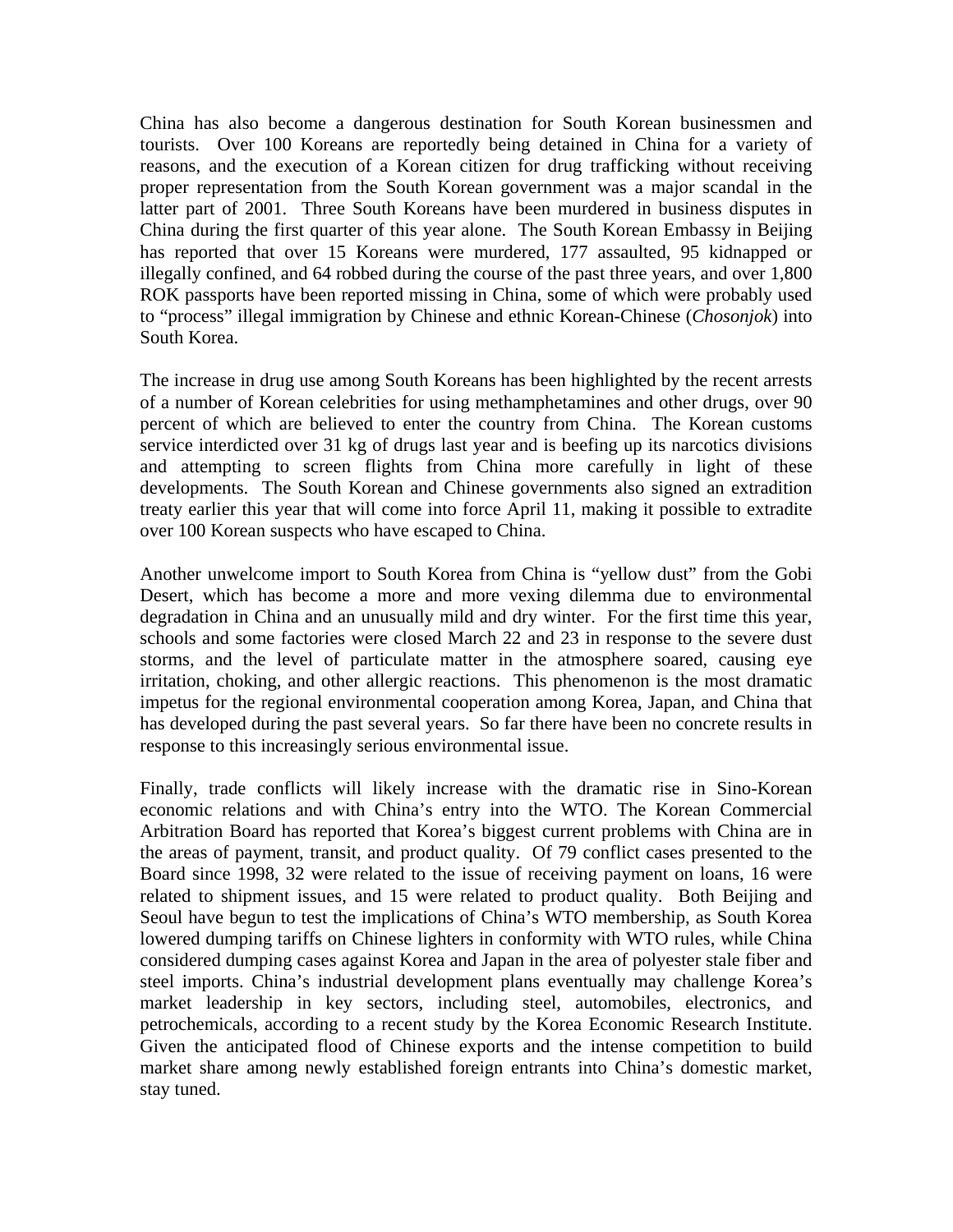#### **Boarding the Telecoms Train: The Superglue of the Sino-Korean Relations**

Economic opportunity associated with China's sustained growth is setting the tone of Sino-Korean relations, even despite a global downturn. The economic dynamism of this relationship has been well-rehearsed in past issues of *Comparative Connections* and will be emphasized further as the  $10<sup>th</sup>$  anniversary of Sino-ROK normalization will be officially marked in August of this year. China's customs office reported that South Korea was the PRC's sixth largest trading partner in 2001, with total trade of \$39.91 billion, up 4.1 percent from the previous year. South Korea trailed the United States, Japan, Hong Kong, and ASEAN, but surpassed Taiwan. The PRC surpassed Japan in the year 2001 as South Korea's second largest trading partner and surpassed the U.S. as South Korea's number one destination for foreign investment. Over 16,000 South Koreans are now studying in China, and South Koreans anticipate no limit to the growth of Sino-ROK trade relations, estimating that two-way trade will top \$100 billion by the time of the Beijing Olympics in 2008.

The biggest areas of opportunity are in the telecommunications and Internet sectors, with the South Korean government making strenuous efforts to expand telecom exports in order to take advantage of Korea's own rapid adaptation and leadership in broadband and ADSL (asymmetrical digital subscriber lines) technologies in addition to its expertise in CDMA (code-division multiple access) handset production and network management. The Ministry of Information and Communication (MIC) is promoting Korea Telecom, SK Telecom, and Hanaro Telecom, which have captured the lead positions in promoting the rapid development of the South Korean broadband market (number one in the world) as an export opportunity to China and other Asian countries interested in investing in their respective national communications infrastructures. The MIC said its 2002 target for exports of info-tech products to China is \$10 billion. SK Telecom has been providing consulting services for successful commercial launches of CDMA technology in Heilongjiang, Fujian, Liaoning, Jiangsu, and Hainan Provinces. Korean companies are trying to take advantage of South Korea's competitiveness in bidding for China's expansion of CDMA infrastructure as a way of building a presence in the China market, which is projected to maintain double-digit growth for some time. Korean Internet and software companies have also aggressively sought Chinese partners in anticipation of the expansion of Chinese content development, including in the gaming areas where South Korean companies have already shown success and popularity.

Another new focus is the concern of Korean companies with capturing domestic market share as China's market opens. Several Korean companies, including Samsung Electronics and LG, have done a very good job of positioning themselves for China's market opening. Sunwards Co., a Korean company that specializes in fashion mall planning and management, announced that it will open a Korean department store in May after recently acquiring the management rights to the Wooi Department Store in Shanghai operated by Wooi Group, China's largest retail distribution company. Korean cosmetics companies, including LG Household and Health Care, Coreana Cosmetics, and Hanbul Cosmetics, have tried to position themselves to enter the China market. Korean small and medium enterprises (SME) expanded exports to China last year by over 17 percent to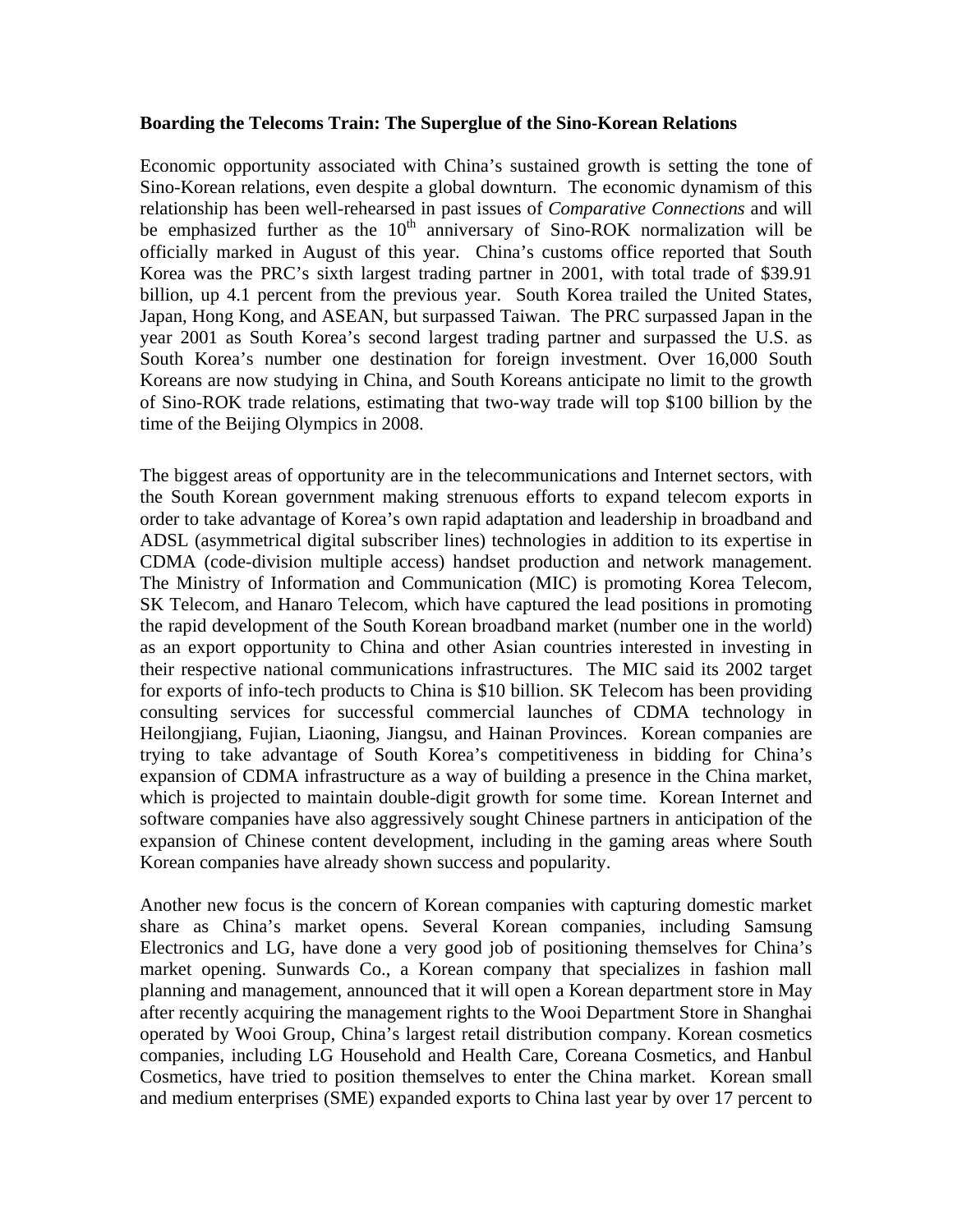\$1.3 billion, and the Korean Small and Medium Business Administration has announced the formation of an "ASEAN Plus Three SMEs Network," to be established later this year to facilitate regional e-commerce.

Sino-Korean relations continue to ride a wave of economic optimism that has been able to drown out an increasingly diverse array of negative concerns that have arisen in the relationship. It will be interesting to see whether these issues build up to a point where they affect the burgeoning trade relationship and to what extent the current unbounded optimism over the future of the economic relationship remains justified.

## **Chronology of China-Korea Relations January-March 2002**

**Jan. 2, 2002:** South Korea slashes tariffs on 250 imported products from China by about 30 percent and China cuts tariff rates by 3.6 percentage points on 691 Korean products in accordance with China's joining the Bangkok Agreement.

**Jan. 9-17, 2002:** National Assembly Speaker Lee Man-sup meets with Chinese leaders in Beijing to discuss the situation on the Korean Peninsula and Sino-South Korean relations.

**Jan. 11, 2002:** South Korean Minister of Information and Communications Yang Sungtaek announces that Korea will participate in China's second bid for CDMA equipment in the first quarter of the year with mobile telecom equipment based on the cdma200-1x format.

**Jan. 15, 2002:** Seoul City plans to develop a "little Chinatown" in selected districts in western Seoul, building upon a Chinese community there.

**Jan. 17, 2002:** The Korea Economic Research Institute projects that a three-way free trade agreement with Japan and China would improve Korea's trade balance by \$12 billion annually.

**Jan. 22, 2002:** Incheon International Airport Customs will toughen drug surveillance in response to drug smuggling, most of which is suspected to involve methamphetamines smuggled from China.

**Jan. 26, 2002:** Maritime police arrest 20 Korean-Chinese who attempted to illegally enter Korea from Dalian, PRC, at the port of Gunsan, North Jeolla Province.

**Feb. 1, 2002:** Chinese authorities arrest a North Korean defector with South Korean citizenship at an airport in Harbin, Heilongjiang Province, when he tried to board a flight for South Korea with his daughter and granddaughter, who did not have proper travel documents.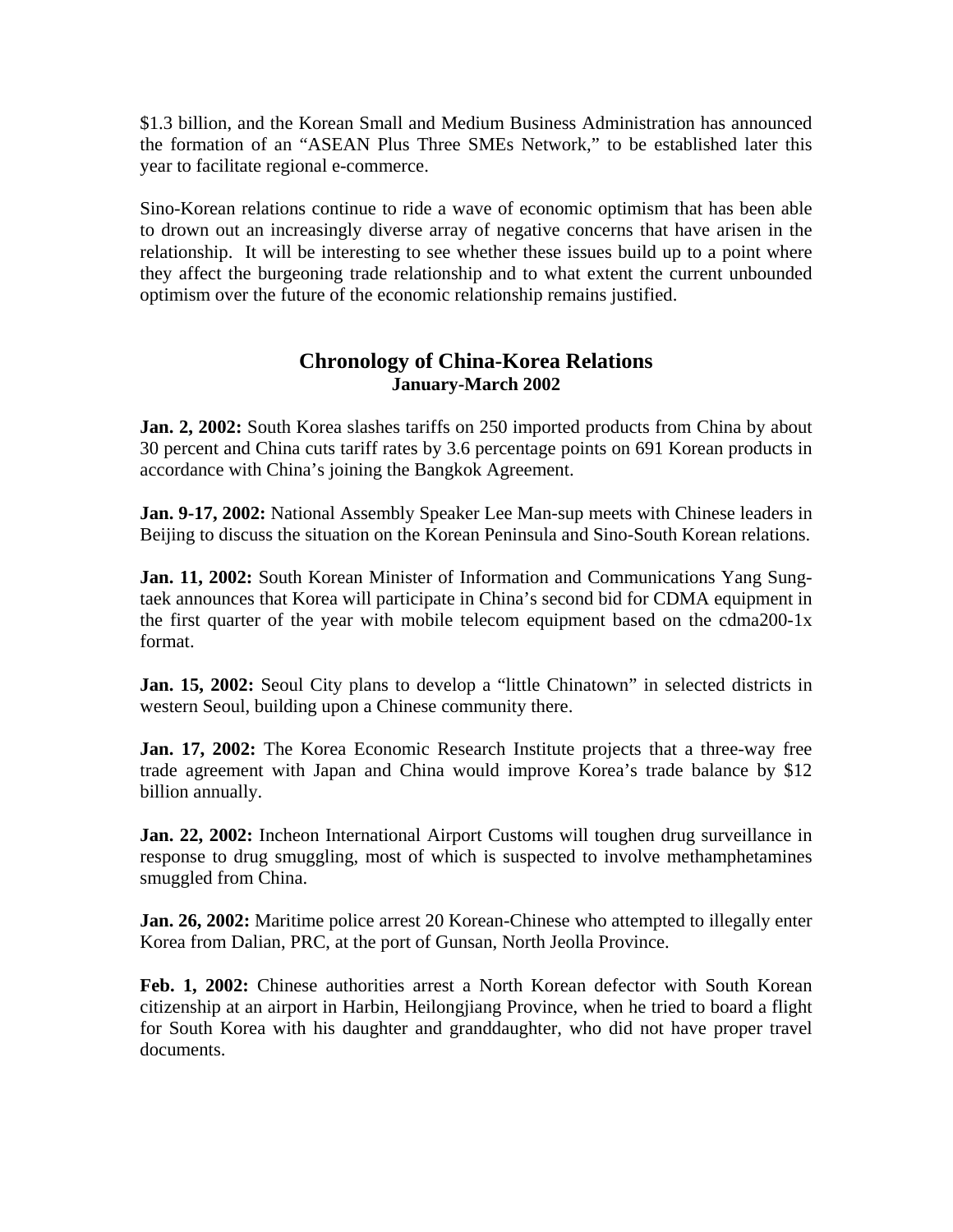**Feb. 14, 2002:** China's customs bureau announces that South Korea was China's sixth largest trading partner last year, after Japan, the United States, the European Union, Hong Kong, and ASEAN.

**Feb. 26, 2002:** Business leaders from the ROK, Japan, and China announce they will launch the inaugural meeting of a joint business consultative body, tentatively named "Korea-Japan-China Business Forum," during the second half of this year in Seoul.

**March 1, 2002:** Seoul expresses concern to Beijing over a series of homicides in China involving Korean victims, calling for a thorough probe of the incidents.

**March 10, 2002:** The ROK Ministry of Information and Communication announces that Korea and China will sign a memorandum of understanding the next month on cooperation in fourth generation mobile communication technology.

**March 11, 2002:** Kim Ha-joong, the ROK ambassador to China, and Chinese Vice Foreign Minister Wang Yi follow up ratification of an extradition treaty between the PRC and South Korea set to take effect April 11.

**March 13, 2002:** China refuses for the second time in two months to issue visas to South Korean lawmakers responsible for preparing a bill that would allow millions of ethnic Koreans into the country to visit and work in Korea freely.

**March 13, 2002:** China completes a procedural investigation as a precursor to determining whether anti-dumping charges on Korean polyester stale fiber are warranted.

**March 13, 2002:** Unification Minister Jeong Se-hyun meets with Wang Jiarui, deputy head of the External Liaison Commission of China's Communist Party, to discuss inter-Korean dialogue and Seoul-Beijing relations.

**March 14-18, 2002:** Twenty-five North Korean defectors, supported by a coalition of international human-rights activists, enter the Spanish Embassy in Beijing and request asylum. PRC authorities promptly arrange for their transfer to the Philippines, with onward travel to Seoul.

**March 15, 2002:** Forty-three Chinese tourists disappear from their tour group after passing through customs at Incheon International Airport, sparking a nationwide search.

**March 21, 2002:** The worst "yellow dust" storm in 18 years hits Seoul, leading to plant and school closings and posing a serious health hazard for Korean residents.

**March 25, 2002:** North Korean defectors and human-rights activists protest China's policy toward North Korean refugees in front of the Chinese Embassy in Seoul, and threaten to launch a campaign to boycott the 2008 Beijing Olympics.